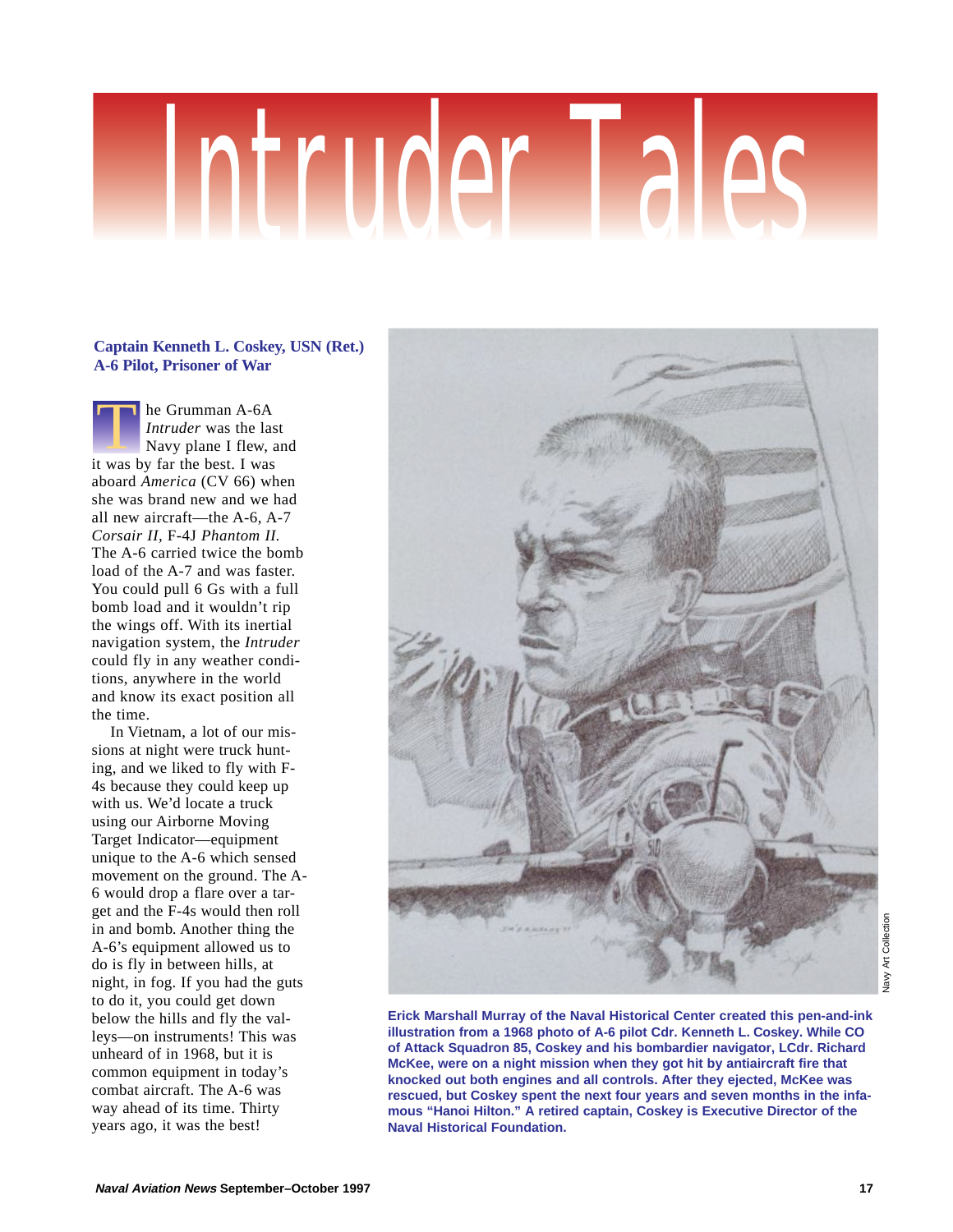### **Capt. Rick Hauck, USN (Ret.) A-6 Pilot, Astronaut**

The air war was being fiercely fought over North Vietnam, the Navy needed more pilots, and in the spring of 1967 I was going through flight training. I found that I loved the challenge, adventure and beauty of flying. I thrived on it. I was in heaven.

During jet training at NAS Meridian, Miss., the students assembled regularly to hear firsthand from fleet pilots about their combat experiences. An RA-5C *Vigilante* pilot told of his daring supersonic dashes over heavily defended targets to gather critical pre- or post-strike photos. The A-3 *Skywarrior* driver recalled the challenge of bringing the enormous "Whale" back aboard ship after flying perilously close to enemy defenses to give a combat-damaged strike aircraft a lifesaving drink of gas. The "Scooter" pilot spoke affectionately about "strapping on" his A-4 *Skyhawk,* rather than getting into it, and then dodging surface-to-air missiles (SAMs) while delivering his bomb load down the throat of an antiaircraft ammunition site. The A-7 *Corsair II* guy proudly extolled the capabilities of the newest airplane in the fleet. And we heard thrilling stories of aerial combat from F-8 *Crusader* and F-4 *Phantom* pilots.

But it was the young lieutenant (jg) wearing the Distinguished



Flying Cross on his crisp tropical whites who made me want to fly the bulbous-nosed *Intruder.* He quietly but forcefully pointed out that the only reason for the Navy to be in the Gulf of Tonkin was to "put bombs on target," and that the A-6 was second to none at doing that—day or night, fair weather or foul. The *Intruder* crews at the time flew a disproportionate share of the high-risk Navy/Marine Corps missions. I wanted to fly the A-6!

After getting my wings, I went to the gulf with the *Black Panthers* of Attack Squadron (VA) 35 aboard *Coral Sea* (CV 43), then spent a tour as an instructor at VA-42, went on to Test Pilot School, and eventually joined NASA.

Years later, after I had flown the space shuttle, I was often asked whether piloting a spacecraft was the most difficult thing I had ever done. I invariably replied: "No, I used to land A-6s on aircraft carriers at night!"

## **VAdm. Richard M. Dunleavy, USN (Ret.) A-6 Bombardier Navigator Former Assistant Chief of Naval Operations (Air Warfare)**

The A-6 *Intruder's* arrival in<br>the fleet began a new era in<br>Navy had achieved a remarkable abilthe fleet began a new era in Naval Aviation. The U.S. ity to "hit the enemy deep in his homeland" in all kinds of weather, day or night. From a bombardier navigator's viewpoint, the aircraft had a significant impact on the Naval Flight Officer's career viability. Finally, the NFO was accepted as an equal partner with the pilot in the medium-

attack mission. The camaraderie coalesced into a cohesive, tight team for the entire active life of the A-6 in the fleet. People comment enthusiastically about the aircraft's capability, which was awesome during its life span, but the positive effect that the *Intruder* had on the tailhook community was infinite.

The medium-attack community has seen its day. Long live Naval Aviation!